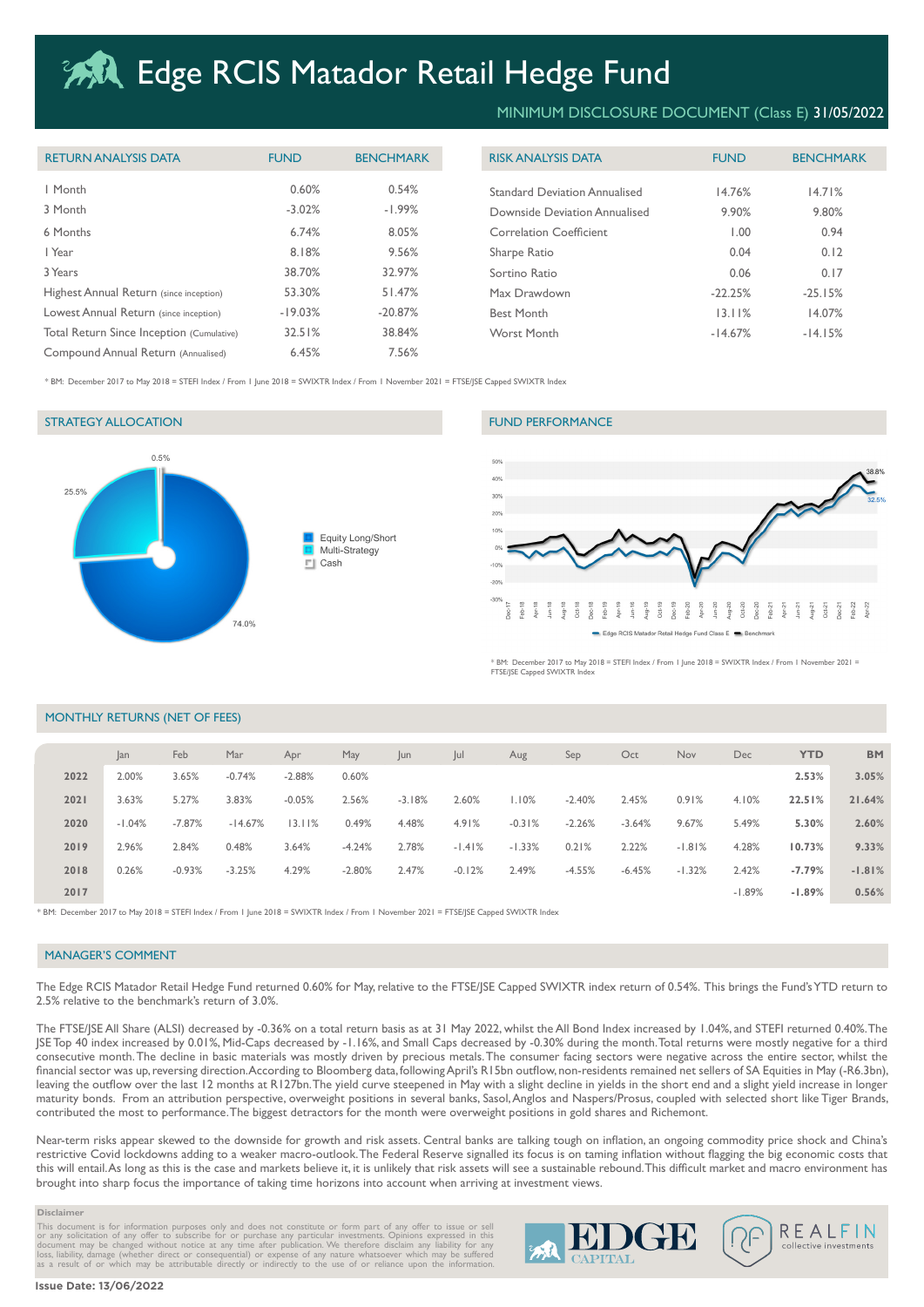R 289 million (Class E)<br>137 5413

# MINIMUM DISCLOSURE DOCUMENT (Class E) 31/05/2022

### INVESTMENT MANDATE

The portfolio may invest in the participatory interests of hedge fund portfolios in any retail investor collective investment scheme; in any other securities (including, without limitation, derivative instruments), financial products and assets, subject only to the requirements of the Act read with the Hedge Fund Requirements. The Portfolio is permitted to invest in offshore investments. The Portfolio may invest in other portfolios of The RCIS Retail Hedge Fund, provided that neither the Manager nor the Investment Manager accrues fees in respect of such investment by the Portfolio in such RCIS Retail Hedge Fund. The Manager may create leverage in the Portfolio by borrowing funds, using short positions or engaging in derivative transactions.

#### INVESTMENT OBJECTIVE

The objective is to identify and invest in a combination of underlying funds whose mandate is to seek out absolute returns. Whilst it is envisaged that the underlying funds will be predominately established and domiciled in South Africa, the Portfolio may, from time to time, subject to applicable exchange control regulations, invest in funds established and domiciled outside South Africa, where in the opinion of the Investment Manager, such funds will ultimately enhance the absolute return of the Portfolio.

| <b>RISK PROFILE</b> | <b>OW</b> | <b>MEDIUM</b> | <b>HIGH</b> |
|---------------------|-----------|---------------|-------------|
|---------------------|-----------|---------------|-------------|

**Medium:** These portfolios generally hold more equity exposure than low risk portfolios but less than high risk portfolios. In turn the expected volatility is higher than low risk portfolios, but less than high risk portfolios. The probability of losses are higher than that of the low risk portfolios, but less than high risk portfolios. Expected potential long term investment returns could therefore be lower than high risk portfolios due to lower equity exposure, but higher than low risk portfolios.

### ADDITIONAL RISK DISCLOSURES - AS AT QUARTER ENDED 31 MARCH 2022

Total Expense Ratio (TER): 2.01% 2.01% 2.01% 2.01% 2.01% 2.01% 2.01% 2.01% 2.01% 2.01% 2.01% 2.01% 2.01% 2.01%  $\frac{1}{1000}$  Transaction Cost  $(\overline{T}C)$ : 0.00% Total Investment Charge (TIC): 8.29%<br>Performance Fee: 1.01% Performance Fee: 1.01% Latest available TER,TC and TIC as at 31 March 2022 Income Distribution: 28 February 2022 Distribution Frequency: Annually

Investment Manager: Edge Capital (Pty) Ltd Management Company: RealFin Collective Investment Schemes (RF) Proprietary Limited ("RCIS") Fund Inception Date:  $\frac{M}{2004}$  (initial)<br>Fee Class Inception Date: Inc. May 2004 (initial)

CIS Establishment Date:<br>
1 October 2016 (regulated under CISCA)<br>
Fund Size:<br>
R 306 million Fund Size:<br>
R 306 million Class Size:<br>
R 289 million Class Execution Class Execution Class Execution Class Execution Class Execution Class Execution

NAV Price: 137.5413<br>
Number of Units: 137.5413<br>
2003 180.11

Tunneer of Oliveir.<br>Fund Category: CIS Retail Hedge Fund<br>Structure: Registered SA CIS in Hedge Funds Structure:<br>
Registered SA CIS in Hedge Funds<br>
RESE/ISE Capped SWIXTR Index<br>
FTSE/ISE Capped SWIXTR Index Benchmark: FTSE/JSE Capped SWIXTR Index<br>
Eurency: FTSE/JSE Capped SWIXTR Index<br>
ZAR Currency: ZAR Initial Minimum Investment: R 1 million Subscription: Monthly Redemption: 1 Calendar Month's Notice Management Fee: 0.80% (excl. VAT) p.a.<br>
Performance Fee: 0.80% (excl. VAT) p.a. Performance Fee: 20% (excl. VAT) p.a.<br>
23h00 of the last day of each month Valuation: 23h00 of the last day of each month<br>
Valuation: 23h00 of the last day of each month<br>
23h00 on the 2nd last business day of the month Transaction Cut-Off Time: 12h00 on the 2nd last business day of the month<br>Administrator: 12h00 on the 2nd last business day of the month Administrator: Prescient Fund Services (Pty) Ltd Auditor: Price Waterhouse Coopers Trustee: FirstRand Bank Limited (acting through its

As required in terms of Section 27 of Board Notice 52. Any questions pertaining to the technical nature of the disclosures may be directed to edgeclientservices@edge.co.za

RMB Trustee Services Division)

| Leverage:                            | At quarter end, there was no leverage at the fund level.                                        |
|--------------------------------------|-------------------------------------------------------------------------------------------------|
| <b>VAR</b> (limit 20%):              | 13.32%                                                                                          |
| <b>Max VAR for quarter:</b>          | 15.09%                                                                                          |
| Assets encumbered as collateral:     | Rnil                                                                                            |
| <b>Re-hypothecated assets:</b>       | Re-hypothecation of the Fund's assets is prohibited.                                            |
| <b>Changes in liquidity:</b>         | The Fund's redemption period remained unchanged.                                                |
| <b>Stress testing:</b>               | Stress testing was conducted to assess the Fund's sensitivity<br>to stressed market conditions. |
| <b>Counterparty Exposure (Top 5)</b> | FirstRand Bank Ltd: 1.28%                                                                       |

#### **DEFINITIONS & METHODOLOGY**

**Collateral -** Collateral is the placement of an asset with a counterparty in order to secure an obligation. **Counterparty Exposure -** Counterparty (credit) exposure represents the potential loss the Fund would experience in the event a counterparty defaults on its obligations.

**Leverage -** Leverage is a strategy used to increase the Fund's exposure beyond the capital employed. **Re-hypothecated Assets -** Re-hypothecation is the re-use of collateral by the prime broker. **Stress Testing -** To assess the Fund's sensitivity to various market conditions, stress scenarios are created by simulating the impact of historic financial crises, increasing investor repurchase levels and decreasing

liquidity of the fund's underlying assets. **VAR -** Value at risk (VAR) is a statistical measure of a fund's financial risk over a specific period. VAR is

calculated using historical data to determine the maximum potential loss over a month, **99%** of the time.

Collective Investment Schemes are generally medium- to long-term investments. The value of participatory interests (units) may go down as well as up and past performance is not necessarily a guide to future performance. Co traded at ruling prices and can engage in borrowing and scrip lending.The manager may borrow up to 10% of the market value of the portfolio where insufficient liquidity exists. A schedule of fees and charges and maximum co

Annualised performance figures represent the geometric average return earned by the fund over the given time period expressed as a percentage. Cumulative performance figures have been used to present fund performance. Fund been disclosed monthly and compounded annually. Fund performance is expressed in a percentage format.

RCIS does not provide any guarantee in respect to the capital or the return of the portfolio. RCIS reserves the right to close the fund to new investors if we deem it necessary to limit further inflows in order for it to b its mandate. CIS prices are calculated on a net asset basis, which is the total value of all the assets in the portfolio including any income accruals and less any permissible deductions (brokerage, STT,VAT, auditor's fees fees and the annual management fee) from the portfolio divided by the number of participatory interests (units) in issue.

The Fund's Total Expense Ratio (TER) reflects the percentage of the average Net Asset Value (NAV) of the portfolio that was incurred as charges, levies and fees related to the management of the portfolio. A higher TER does poor return, nor does a low TER imply a good return.

The Portfolios are third-party named portfolios, managed by Edge Capital Proprietary Limited, an authorised financial services provider. RCIS retains full legal responsibility for these Portfolios as manager in terms of CI

Where foreign securities are included in a portfolio there may be potential constraints on liquidity and the repatriation of funds, macroeconomic risks, political risks, foreign exchange risks, tax risks, settlement risks; availability of market information. Fluctuations or movements in exchange rates may cause the value of underlying international investments to go up or down.The investor acknowledges the inherent risk associated with the s higher fee structure for the fund of funds. Excessive withdrawals from the fund may place the fund under liquidity pressure and in such circumstances, a process of ring-fencing of withdrawal instructions and managed pay-ou -<br>Where all required documentation is not received before the stated cut off time RCIS shall not be obliged to transact at the net asset value price as agreed to. Funds are priced monthly depending on the nature of the Fun and are available on the RCIS website. Performance has been calculated using net NAV to NAV numbers with income reinvested. The performance for each period shown reflects the return for investors who have been fully invest

Individual investor performance may differ as a result of initial fees, the actual investment date, the date of reinvestments and dividend withholding tax. Full performance calculations are available from the manager on re The investment performance is for illustrative purposes only.The investment performance is calculated by taking the actual initial fees and all ongoing fees into account for the amount shown. Income is reinvested on the re email edgeclientservices@realfin.co.za.

RealFin Collective Investment Schemes (RF) Proprietary Limited is registered and approved by the Financial Sector Conduct Authority as a manager of Collective Investment Schemes approved in terms of the Collective Investme Act and has delegated the investment management function to Edge Capital Proprietary Limited an authorised financial services provider (FSP 882) in terms of the FAIS Act, a category IIA financial services provider

#### CONTACT DETAILS

FUND INFORMATION

Fee Class Inception Date:<br>CIS Establishment Date:

Value Distributed per Participatory Interest:

Number of Units:<br>Fund Category:

**Management Company:** RealFin Collective Investment Schemes (RF) Proprietary Limited, Company Registration Number: 2013/170284/07, Physical Address: 1st Floor, 4 Silverwood Close, Steenberg Office Park, Tokai, Cape<br>Town, 7

**Investment Manager:** Edge Capital (Pty) Ltd, Company Registration Number: 1999/022409/07 an authorised Financial Services Provider (FSP 882) under the Financial Advisory and Intermediary Services Act (No.37 of 2002),

to act in the capacity as investment manager. This information is not advice, as defined in the Financial Advisory and Intermediary Services Act (No.37 of 2002). Please be advised that there may be representative may be re acting under supervision. Physical Address: Edge House, 3 Heuwelkruin Close, Durbanville, 7550, Cape Town, Postal Address: P O Box 4188, Tygervalley, 7536, Telephone number: +27 21 976 1012, Email Address: edgeclientservices@edge.co.za, Website: www.edge.co.za

**Trustee:** FirstRand Bank Limited (acting through its RMB Trustee Services Division), Physical Address: Cnr Jeppe & Simmonds Streets, 3 First Place, Mezzanine Floor, Bank City, Johannesburg, 2001, Telephone number: +27 87 577 8730, Email Address: trusteeservices@rmb.co.za, Website: www.rmb.co.za

#### **Disclaimer**

This document is for information purposes only and does not constitute or form part of any offer to issue or sell<br>or any solicitation of any offer to subscribe for or purchase any particular investments. Opinions expressed



#### **Issue Date: 13/06/2022**